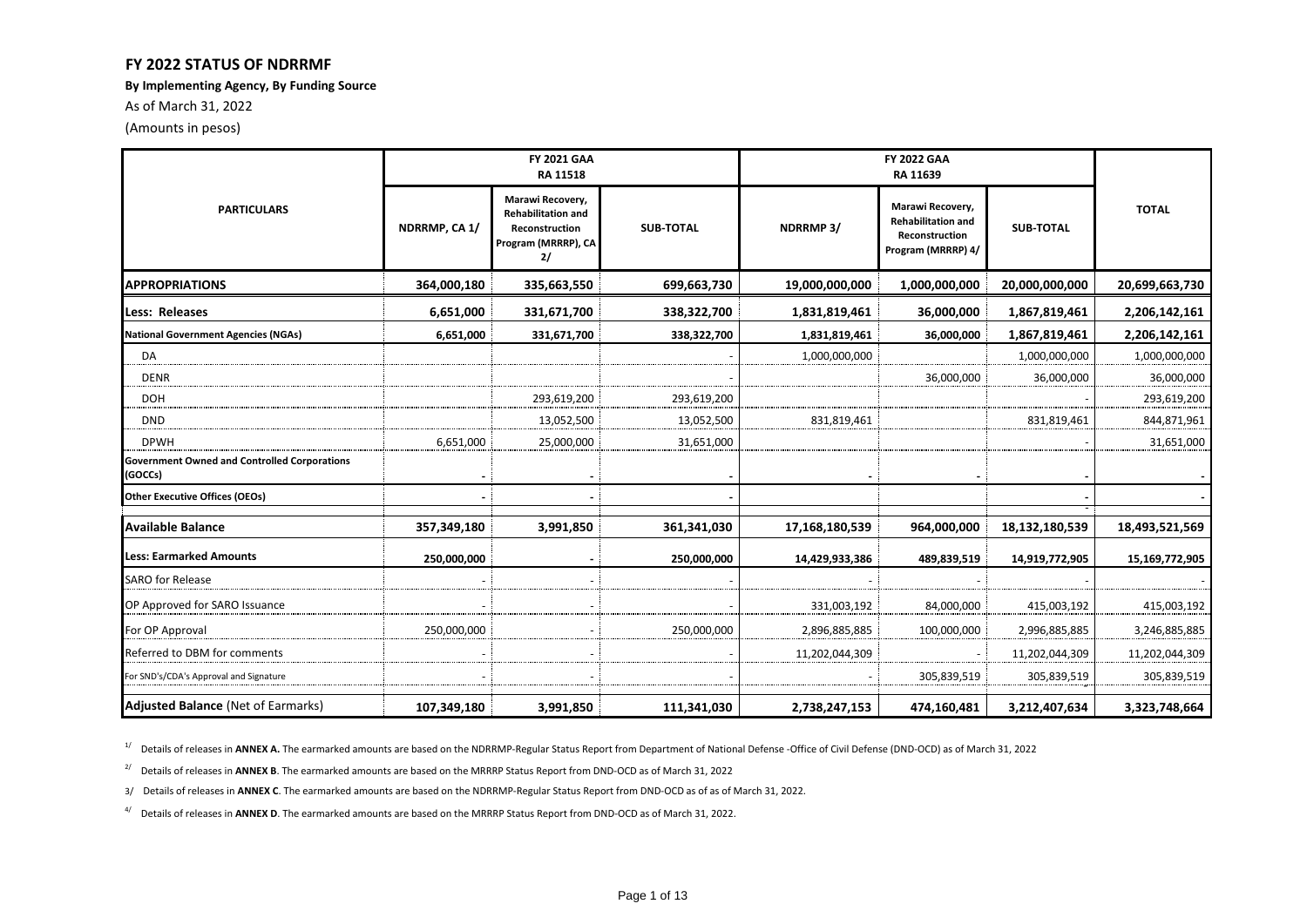# **FY 2021 National Disaster Risk Reduction and Management Program, CA**

**By Implementing Agency, By Expense Class**

March 14, 2022

(Amounts in pesos)

| <b>PARTICULARS</b>                        | <b>MOOE</b> | <b>CO</b> | <b>TOTAL</b>      |
|-------------------------------------------|-------------|-----------|-------------------|
| <b>Appropriation</b>                      | 364,000,180 | 0         | 364,000,180       |
| <b>Reallocation, Total</b>                | (6,651,000) | 6,651,000 |                   |
| MAF No. 2022-03-001                       | (6,651,000) | 6,651,000 |                   |
| <b>Adjusted Appropriations</b>            | 357,349,180 | 6,651,000 | 364,000,180       |
| Less: Releases                            |             | 6,651,000 | 6,651,000 $^{1/}$ |
| <b>DPWH</b>                               |             | 6,651,000 | 6,651,000         |
| <b>Available Balance</b>                  | 357,349,180 | 0         | 357,349,180       |
| <b>Earmarked-Amounts</b>                  |             |           | 2/<br>250,000,000 |
| <b>SARO for Release</b>                   |             |           |                   |
| OP Approved for SARO Issuance             |             |           |                   |
| For OP Approval                           |             |           | 250,000,000       |
| For SND's/CDA's Approval and Signature    |             |           |                   |
| Referred to DBM for comments              |             |           |                   |
| <b>Balance (net of earmarked amounts)</b> |             |           | 107,349,180       |

1/ Details in **ANNEX A**

2/ Based on the NDRRMP-Regular Status Report from DND-OCD as of March 31, 2022. (see Annex E)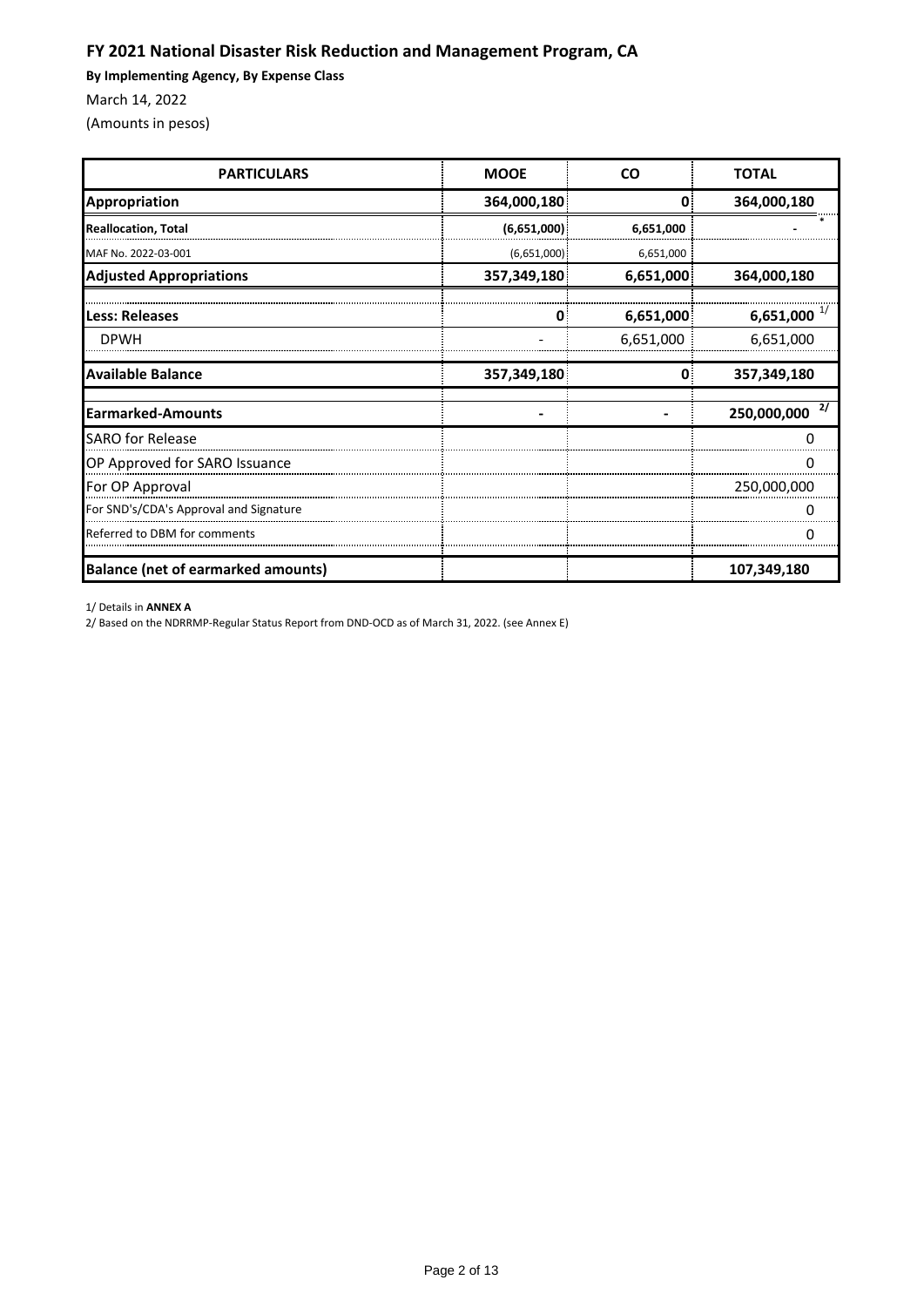### **Status**

### **FY 2021 National Disaster Risk Reduction and Management Program, CA**

### **By Implementing Agency, By Expense Class**

March 14, 2022

(Amounts in pesos)

|                                                       |                                                  |                             |                                                                                                                                                                                                      |             |                    | <b>RELEASES</b> |           |           |
|-------------------------------------------------------|--------------------------------------------------|-----------------------------|------------------------------------------------------------------------------------------------------------------------------------------------------------------------------------------------------|-------------|--------------------|-----------------|-----------|-----------|
| IMPLEMENTING AGENCY/ Local<br><b>Government Units</b> | <b>SARO No.</b><br><b>DATE</b><br><b>PURPOSE</b> | Typhoon/<br><b>Disaster</b> | Date of OP Approval/<br>Remarks                                                                                                                                                                      | <b>MOOE</b> | CO                 | Total           |           |           |
| <b>RELEASES</b>                                       |                                                  |                             |                                                                                                                                                                                                      |             |                    |                 |           |           |
| Department of Public Works and Highways               |                                                  |                             |                                                                                                                                                                                                      |             |                    |                 | 6,651,000 | 6,651,000 |
| <b>DPWH</b>                                           | SARO-BMB-A-22-0002524                            | 8-Mar-22                    | Release of funds to cover the construction of slope protection<br>at Libang-Bato Barrio Farm-to-Market Road in the Municipality<br>of Makato, Aklan which was damaged by Typhoon "Ursula" in<br>2019 | Ursula      | February 17, 2022  |                 | 6,651,000 | 6,651,000 |
|                                                       |                                                  |                             |                                                                                                                                                                                                      |             | <b>GRAND TOTAL</b> | $\,$            | 6,651,000 | 6,651,000 |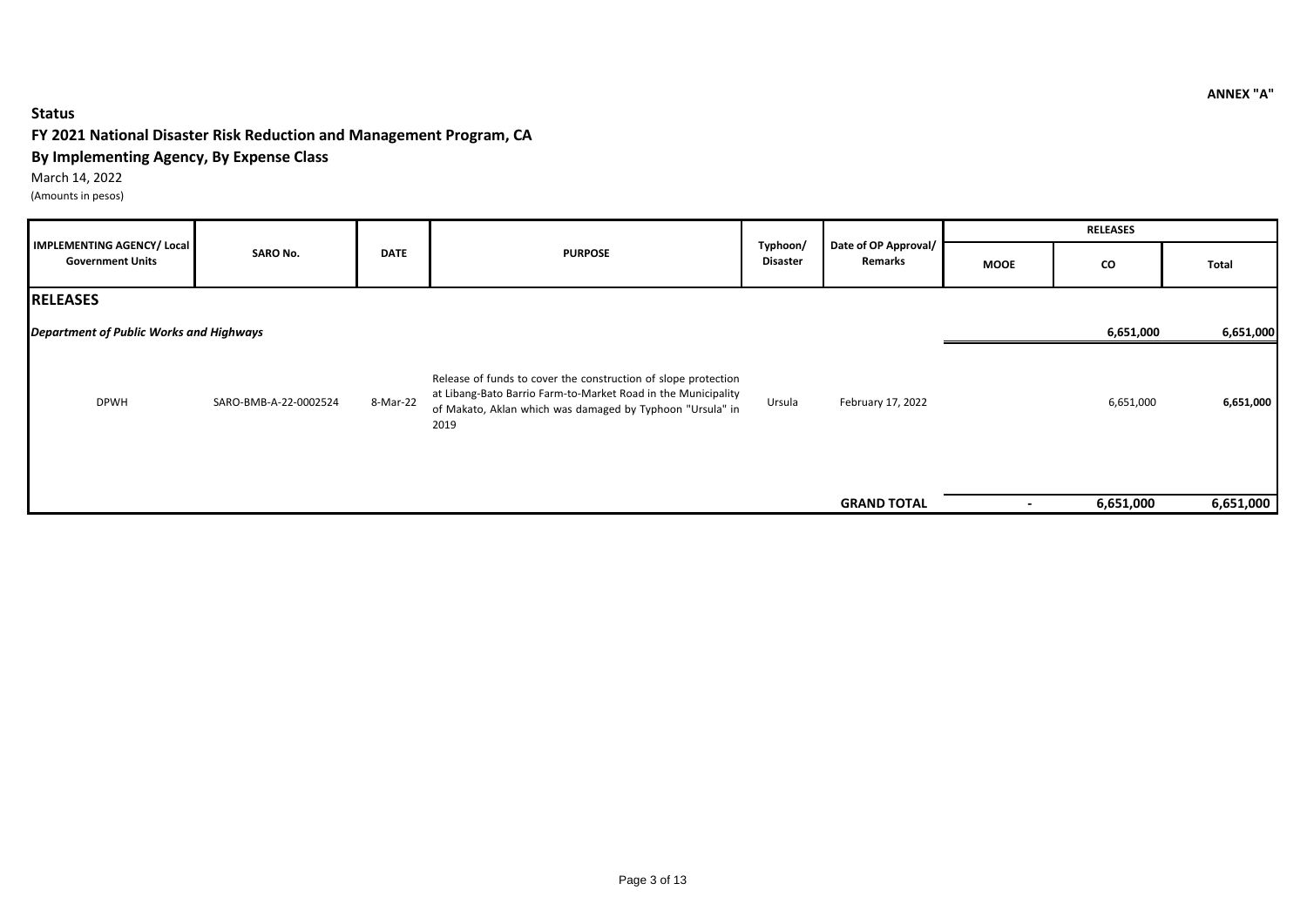# **Status of FY 2021 National Disaster Risk Reduction and Management Program**

| <b>PARTICULARS</b>                        | <b>AMOUNT</b>    |  |  |
|-------------------------------------------|------------------|--|--|
|                                           |                  |  |  |
| A. OP Approved with SARO                  | <u>6,651,000</u> |  |  |
| Department of Public Works and Highways   | 6,651,000        |  |  |
| <b>B. SARO for Release</b>                |                  |  |  |
| <b>C. OP Approved for SARO Issuance</b>   |                  |  |  |
| <b>D. For OP Approval</b>                 | 250,000,000      |  |  |
| Department of Public Works and Highways   | 250,000,000      |  |  |
| E. For SND's/CDA's Approval and Signature |                  |  |  |
| <b>F. Referred to DBM for Comments</b>    |                  |  |  |
|                                           |                  |  |  |
|                                           |                  |  |  |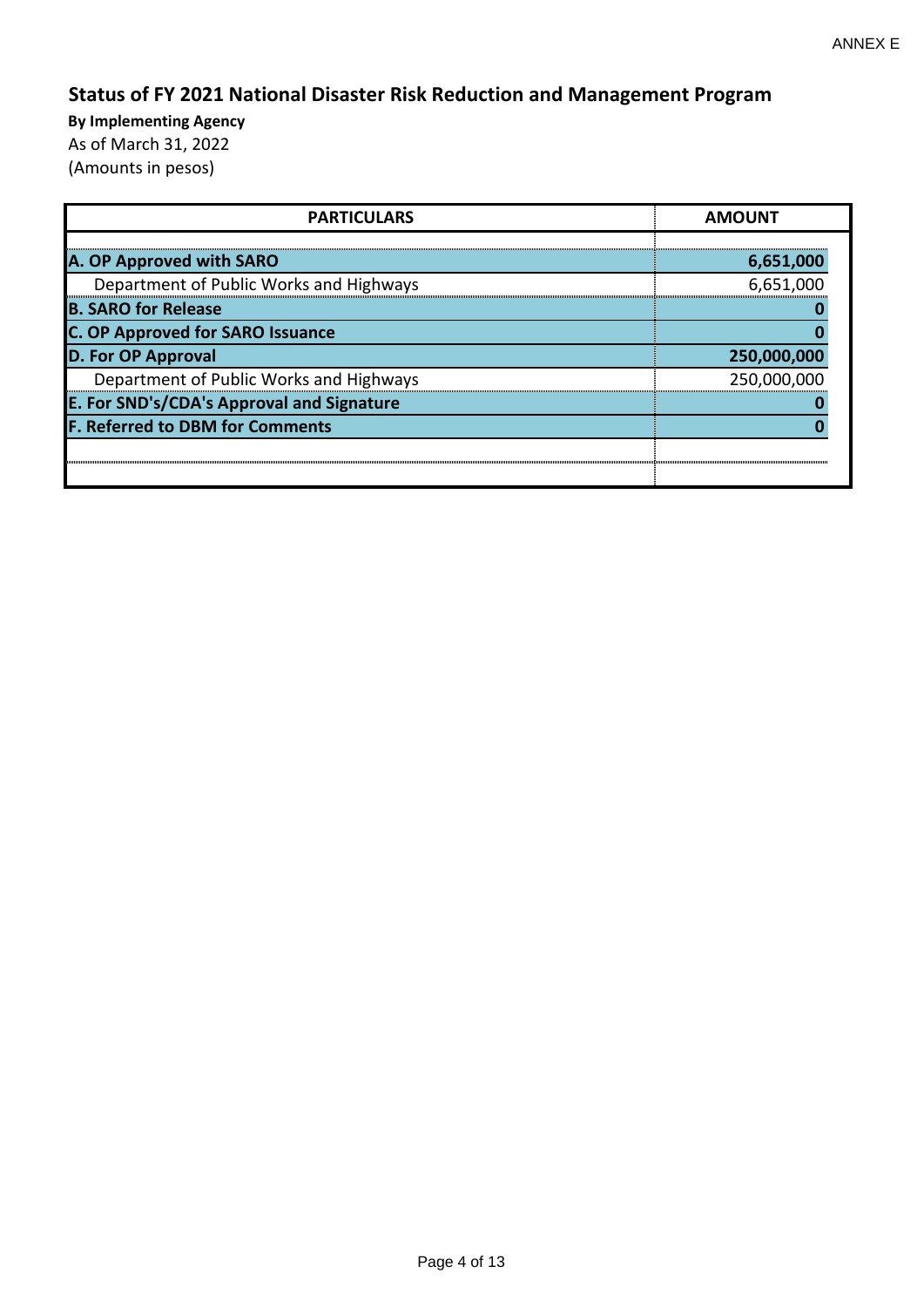# **FY 2021 Marawi Recovery, Rehabilitation and Reconstruction Program, CA**

**By Implementing Agency, By Expense Class**

As of March 31, 2022

(Amounts in pesos)

| <b>PARTICULARS</b>            | <b>MOOE</b>  | <b>CO</b>   | <b>TOTAL</b>              |
|-------------------------------|--------------|-------------|---------------------------|
| <b>Appropriations</b>         | $\mathbf{0}$ | 335,663,550 | 335,663,550               |
| <b>Reallocation, Total</b>    |              |             |                           |
| <b>Adjusted Appropriation</b> | 0            | 335,663,550 | 335,663,550               |
| Less: Releases                | 0.           | 331,671,700 | 331,671,700 <sup>1/</sup> |
| <b>DPWH</b>                   |              | 25,000,000  | 25,000,000                |
| <b>DOH</b>                    |              | 293,619,200 | 293,619,200               |
| DND                           |              | 13,052,500  | 13,052,500                |
| <b>Available Balance</b>      | $\Omega$     | 3,991,850   | 3,991,850                 |
| <b>Earmarked-Amounts</b>      |              |             | Ω                         |
| <b>SARO</b> for Release       |              |             | O                         |
| OP Approved for SARO Issuance |              |             |                           |
| For OP Approval               |              |             | C                         |
| <b>Adjusted Balance</b>       |              |             | 3,991,850                 |

#### **1/** Details in **ANNEX B**

**2/** Based on the NDRRMP-MRRRP Status Report from DND-OCD as of March 31, 2022. (see Annex F)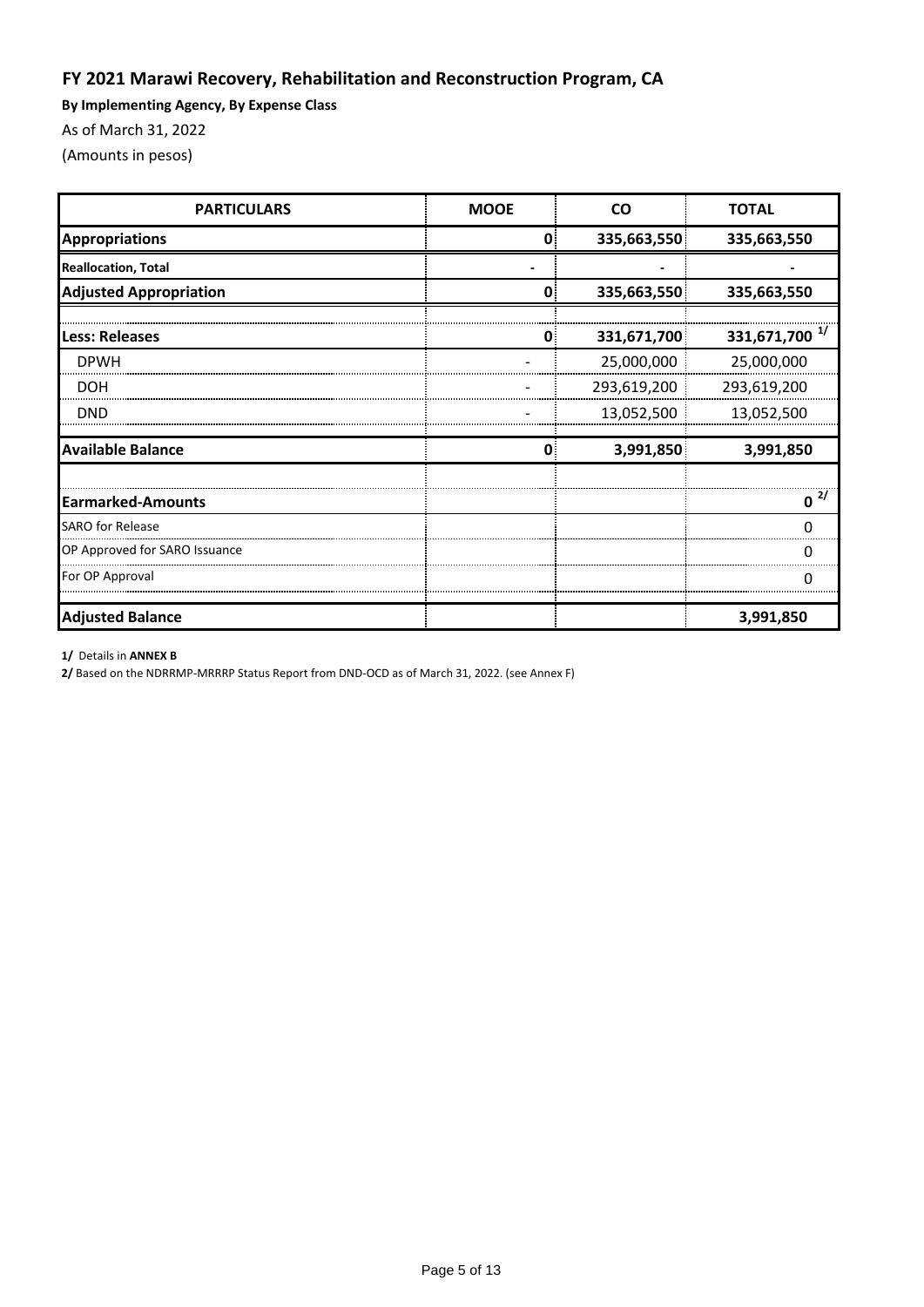### **Status**

## **FY 2021 Marawi Recovery, Rehabilitation and Reconstruction Program, CA**

## **By Implementing Agency**

As of March 31, 2022 (Amounts in pesos)

|                                                              |                       |             |                                                                                                                                                                                                               |                                        | <b>RELEASES</b> |             |             |
|--------------------------------------------------------------|-----------------------|-------------|---------------------------------------------------------------------------------------------------------------------------------------------------------------------------------------------------------------|----------------------------------------|-----------------|-------------|-------------|
| <b>IMPLEMENTING AGENCY/ Local</b><br><b>Government Units</b> | <b>SARO No.</b>       | <b>DATE</b> | <b>PURPOSE</b>                                                                                                                                                                                                | Date of OP Approval/<br><b>Remarks</b> | <b>MOOE</b>     | CO          | Total       |
| <b>RELEASES</b>                                              |                       |             |                                                                                                                                                                                                               |                                        |                 |             |             |
|                                                              |                       |             |                                                                                                                                                                                                               |                                        |                 | 25,000,000  | 25,000,000  |
| Department of Public Works and Highways                      |                       |             |                                                                                                                                                                                                               |                                        |                 |             |             |
| <b>DPWH</b>                                                  | SARO-BMB-A-22-0002457 | 2-Mar-22    | Release of funds for the construction of covered pathway<br>with drainage system, which is part of the ancillary facilies<br>of the Moncado Kadingilan Integrated School located in<br>the MAA of Marawi City | 17-Feb-22                              |                 | 25,000,000  | 25,000,000  |
| <b>Department of Health</b>                                  |                       |             |                                                                                                                                                                                                               |                                        |                 | 293,619,200 | 293,619,200 |
| DOH-ROX                                                      | SARO-ROX-22-0002458   | 2-Mar-22    | To cover the funding requirements for the continuation of the<br>construction of the Marawi City General Hospital                                                                                             | 28-Dec-21                              |                 | 293,619,200 | 293,619,200 |
| <b>Department of National Defense</b>                        |                       |             |                                                                                                                                                                                                               |                                        |                 | 13,052,500  | 13,052,500  |
| <b>DND-Philippine Army</b>                                   | SARO-BMB-D-22-0002515 | 8-Mar-22    | To cover the funding requirements for the repair of the<br>perimeter fence of Kampo Ranao in Marawi City                                                                                                      | 11-Nov-21                              |                 | 13,052,500  | 13,052,500  |
|                                                              |                       |             |                                                                                                                                                                                                               | <b>GRAND TOTAL</b>                     | $\blacksquare$  | 331,671,700 | 331,671,700 |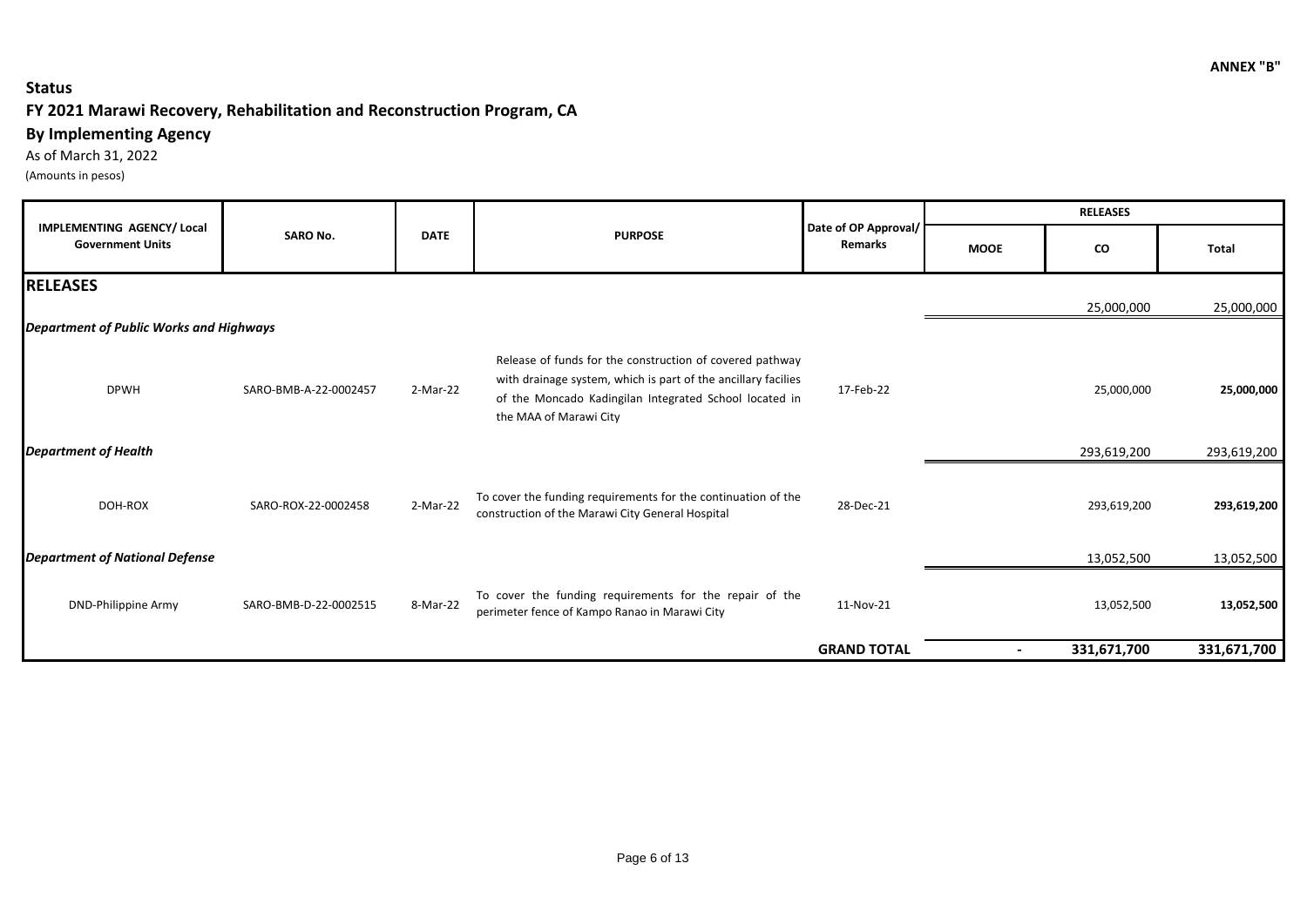# **Status of FY 2021 Marawi Recovery, Rehabilitation and Reconstruction Program**

| <b>PARTICULARS</b>                                        | <b>AMOUNT</b> |
|-----------------------------------------------------------|---------------|
| A. OP Approved with SARO                                  | 331,671,200   |
| Department of National Defense                            | 13,052,000    |
| Department of Health                                      | 293,619,200   |
| Department of Public Works and Highways                   | 25,000,000    |
| <b>B. SARO for Release</b>                                |               |
| <b>C. OP Approved for SARO Issuance</b>                   |               |
| <b>D. For OP Approval</b>                                 |               |
| <b>E. Referred back to OCD</b>                            |               |
| <b>F. Referred to DBM for Comments</b>                    |               |
| G. For SND's/CDA's Approval and Signature                 |               |
| H. For Submission of Revised Request/Supporting Documents |               |
| I. For OCD Processing                                     |               |
| J. For Endorsement of TFBM Sub-Committee (New Projects)   |               |
| <b>K.For Reprioritization</b>                             |               |
|                                                           |               |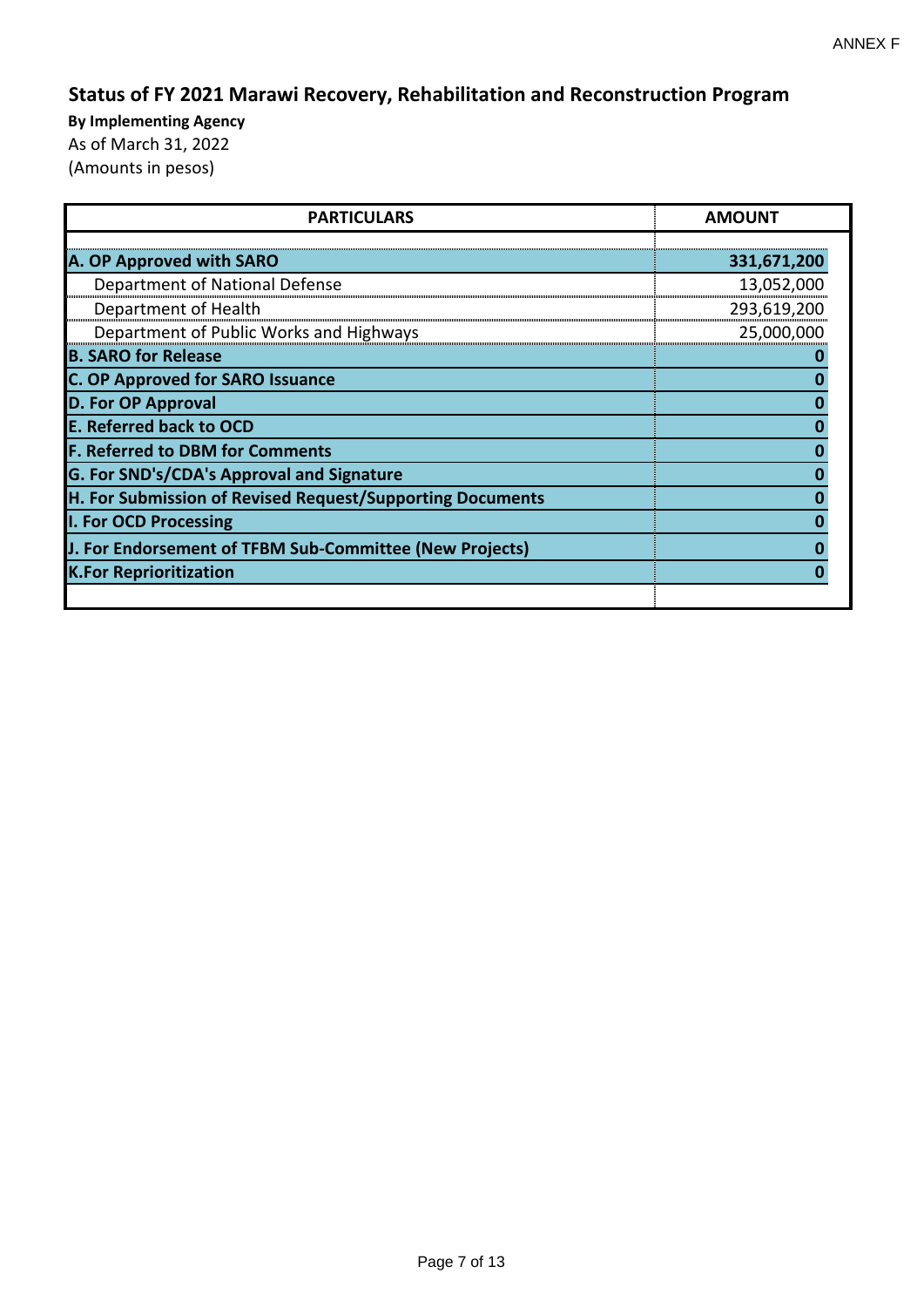# **FY 2022 National Disaster Risk Reduction and Management Program**

**By Implementing Agency, By Expense Class**

As of March 31, 2022

(Amounts in pesos)

| <b>PARTICULARS</b>                        | <b>MOOE</b>   | <b>CO</b>      | <b>TOTAL</b>                 |  |
|-------------------------------------------|---------------|----------------|------------------------------|--|
| <b>Appropriations</b>                     | 6,298,846,000 | 12,701,154,000 | 19,000,000,000               |  |
| <b>Reallocation, Total</b>                | U             |                |                              |  |
| <b>Adjusted Appropriation</b>             | 6,298,846,000 | 12,701,154,000 | 19,000,000,000               |  |
| Less: Releases                            | 1,831,819,461 | 0              | 1,831,819,461                |  |
| <b>DND</b>                                | 831,819,461   | Ω              | 831,819,461                  |  |
| DA                                        | 1,000,000,000 | 0              | 1,000,000,000                |  |
| <b>Available Balance</b>                  | 4,467,026,539 | 12,701,154,000 | 17,168,180,539               |  |
|                                           |               |                |                              |  |
| <b>Earmarked-Amounts</b>                  |               |                | 14,429,933,386 <sup>2/</sup> |  |
| <b>SARO</b> for Release                   |               |                |                              |  |
| OP Approved for SARO Issuance             |               |                | 331,003,192                  |  |
| For Augmentation of QRF                   |               |                |                              |  |
| For OP Approval                           |               |                | 2,896,885,885                |  |
| For SND's Approval and Signature          |               |                |                              |  |
| Referred to DBM for comments              |               |                | 11,202,044,309               |  |
| For Reprioritization                      |               |                |                              |  |
| <b>Balance (net of earmarked amounts)</b> |               |                | 2,738,247,153                |  |

1/ Details in ANNEX C

2/ Based on the NDRRMP-Regular Status Report from DND-OCD as of March 31, 2022. (see Annex G)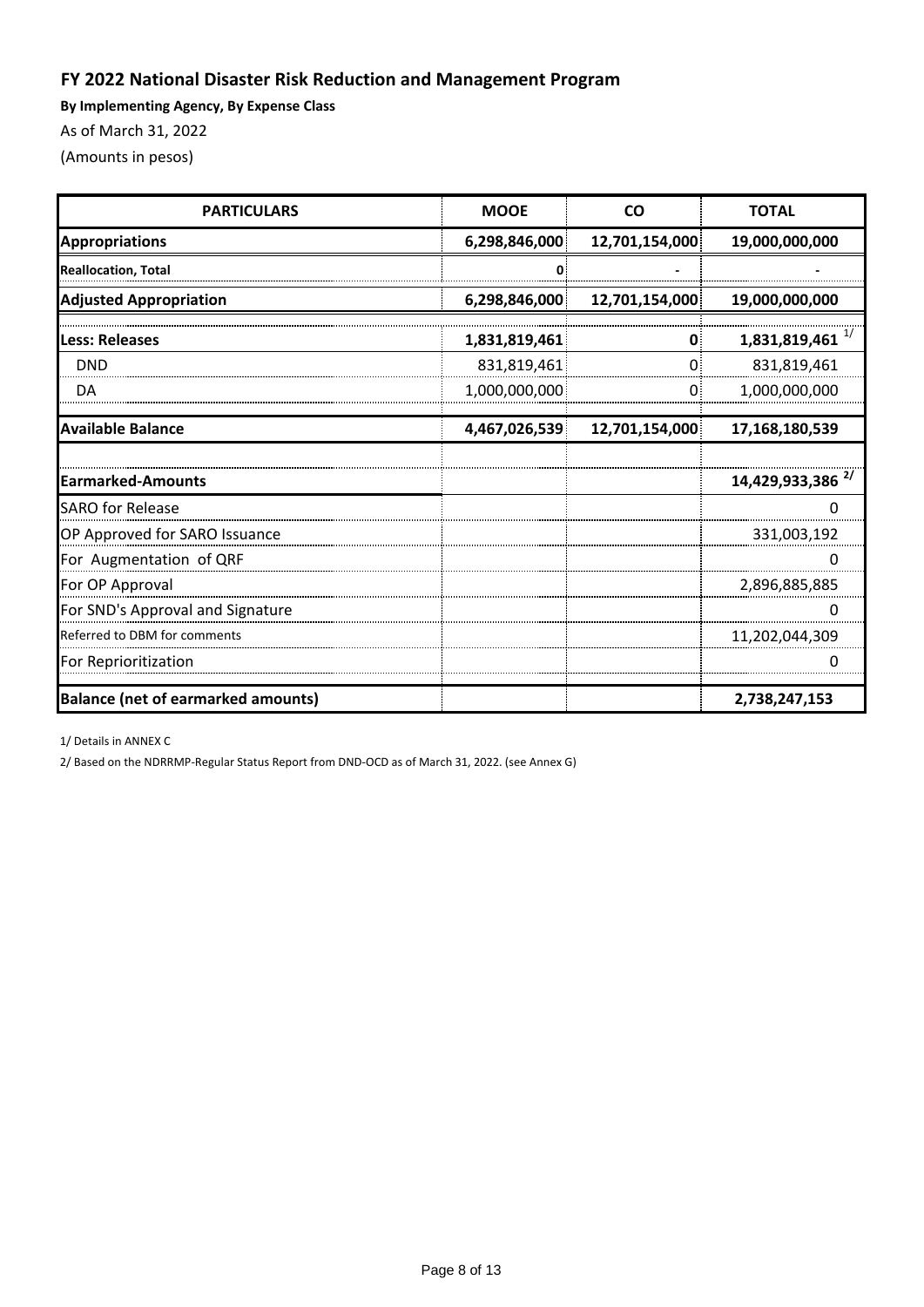### **Status**

### **FY 2022 National Disaster Risk Reduction and Management Program**

#### **By Implementing Agency, By Expense Class**

As of March 31, 2022 (Amounts in pesos)

|                                                              |                       |             |                                                                                                                                                                                                                                                              |                             |                                        |               | <b>RELEASES</b> |               |
|--------------------------------------------------------------|-----------------------|-------------|--------------------------------------------------------------------------------------------------------------------------------------------------------------------------------------------------------------------------------------------------------------|-----------------------------|----------------------------------------|---------------|-----------------|---------------|
| <b>IMPLEMENTING AGENCY/ Local</b><br><b>Government Units</b> | <b>SARO No.</b>       | <b>DATE</b> | <b>PURPOSE</b>                                                                                                                                                                                                                                               | Typhoon/<br><b>Disaster</b> | Date of OP Approval/<br><b>Remarks</b> | <b>MOOE</b>   | CO              | Total         |
| <b>RELEASES</b>                                              |                       |             |                                                                                                                                                                                                                                                              |                             |                                        |               |                 |               |
| <b>Department of National Defense</b>                        |                       |             |                                                                                                                                                                                                                                                              |                             |                                        | 831,819,461   | 0               | 831,819,461   |
| OCD                                                          | SARO-BMB-D-22-0000517 | 25-Jan-22   | To cover the additional funding requirements for OCD's Quick<br>Response Fund.                                                                                                                                                                               |                             |                                        | 256,318,442   |                 | 256,318,442   |
| OCD                                                          | SARO-BMB-D-22-0002091 | 15-Feb-22   | To cover the additional funding requirements for OCD's Quick<br>Response Fund.                                                                                                                                                                               |                             |                                        | 267,629,030   |                 | 267,629,030   |
| OCD                                                          | SARO-BMB-D-22-0002525 | 8-Mar-22    | To cover the additional funding requirements for OCD's Quick<br>Response Fund.                                                                                                                                                                               |                             |                                        | 307,871,989   |                 | 307,871,989   |
| <b>Department of Agriculture</b>                             |                       |             |                                                                                                                                                                                                                                                              |                             |                                        | 1,000,000,000 | $\mathbf 0$     | 1,000,000,000 |
| DA                                                           | SARO-BMB-E-22-0002415 | 28-Feb-22   | To cover the funding requirements for the replenishment of<br>the Quick Response Fund.                                                                                                                                                                       |                             |                                        | 1,000,000,000 |                 | 1,000,000,000 |
|                                                              |                       |             |                                                                                                                                                                                                                                                              |                             | <b>GRAND TOTAL</b>                     | 1,831,819,461 | $\blacksquare$  | 1,831,819,461 |
| <b>OP Approved</b>                                           |                       |             |                                                                                                                                                                                                                                                              |                             |                                        |               |                 |               |
| <b>Philippine Coconut Authority</b>                          |                       |             |                                                                                                                                                                                                                                                              |                             |                                        | 331,003,192   |                 | 331,003,192   |
| <b>PCA</b>                                                   |                       |             | To cover the release of the National Government subsidy for<br>the implementation of Coconut Debris Management Plan, in<br>support of the government's Shelter Assistance and Recovery<br>Program for areas affected by Typhoon "Odette" in December<br>2021 | Odette                      | 24-Mar-22                              | 331,003,192   |                 | 331,003,192   |
|                                                              |                       |             |                                                                                                                                                                                                                                                              |                             | <b>GRAND TOTAL</b>                     | 331,003,192   | $\blacksquare$  | 331,003,192   |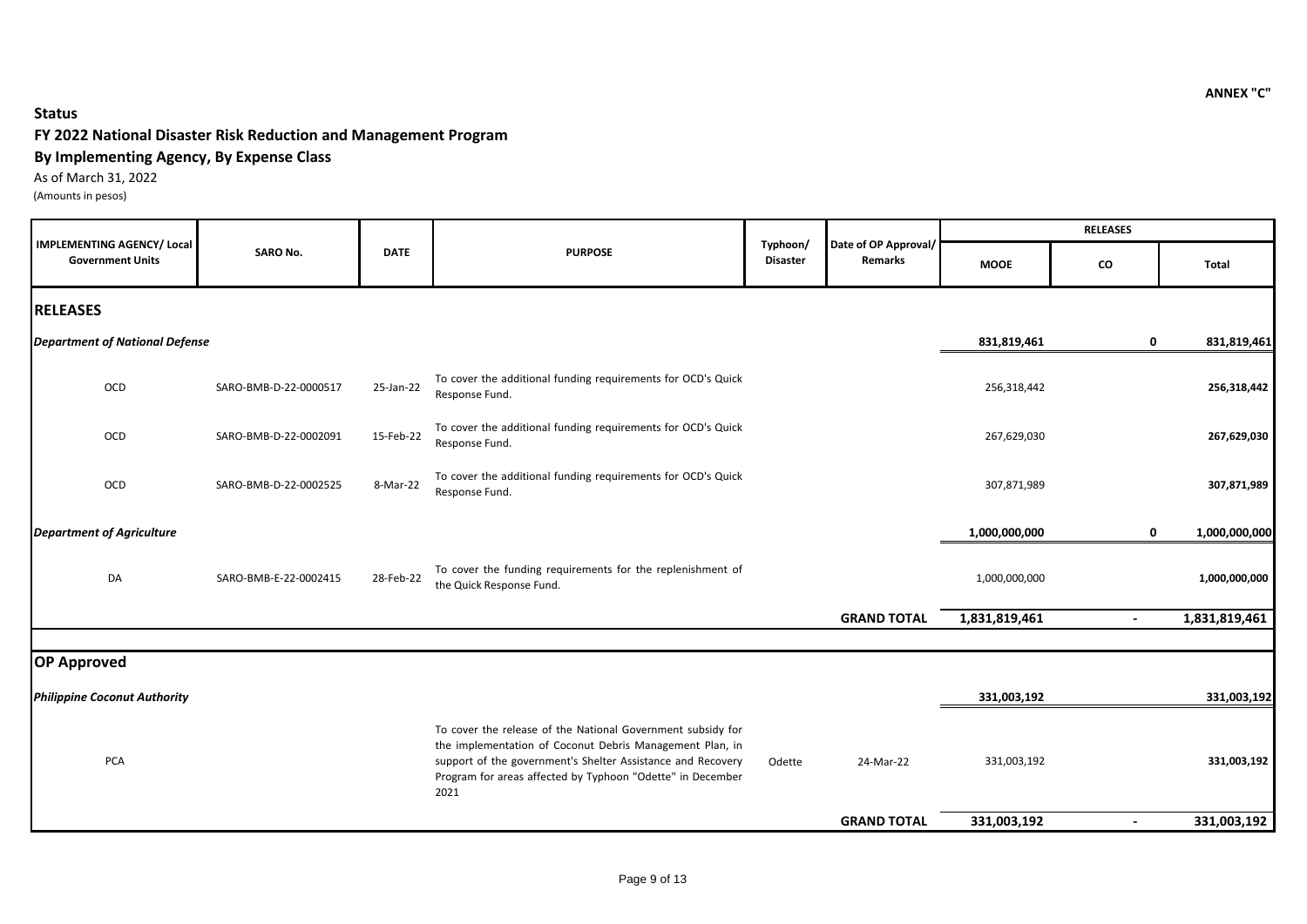# **Status of FY 2022 National Disaster Risk Reduction and Management Program**

| <b>PARTICULARS</b>                           | <b>AMOUNT</b>  |  |  |
|----------------------------------------------|----------------|--|--|
| A. OP Approved with SARO                     | 1,831,819,461  |  |  |
|                                              |                |  |  |
| Department of National Defense               | 831,819,461    |  |  |
| Department of Agriculture                    | 1,000,000,000  |  |  |
| <b>B. SARO for Release</b>                   |                |  |  |
| <b>C. OP Approved for SARO Issuance</b>      | 331,003,192    |  |  |
| Philippine Coconut Authority                 | 331,003,192    |  |  |
| D. For Augmentation of QRF                   |                |  |  |
| <b>E. For OP Approval</b>                    | 2,896,885,885  |  |  |
| Department of National Defense               | 210,122,185    |  |  |
| <b>National Housing Authority</b>            | 1,106,640,700  |  |  |
| Department of Social Welfare and Development | 1,580,123,000  |  |  |
| F. For SND's/CDA's Approval and Signature    |                |  |  |
| <b>G. Referred to DBM for Comments</b>       | 11,202,044,309 |  |  |
| Department of Public Works and Highways      | 5,079,359,329  |  |  |
| <b>National Irrigation Authority</b>         | 1,003,869,000  |  |  |
| Department of Agriculture                    | 1,307,872,100  |  |  |
| Department of Education                      | 16,201,534     |  |  |
| <b>National Housing Authority</b>            | 3,794,742,346  |  |  |
|                                              |                |  |  |
|                                              |                |  |  |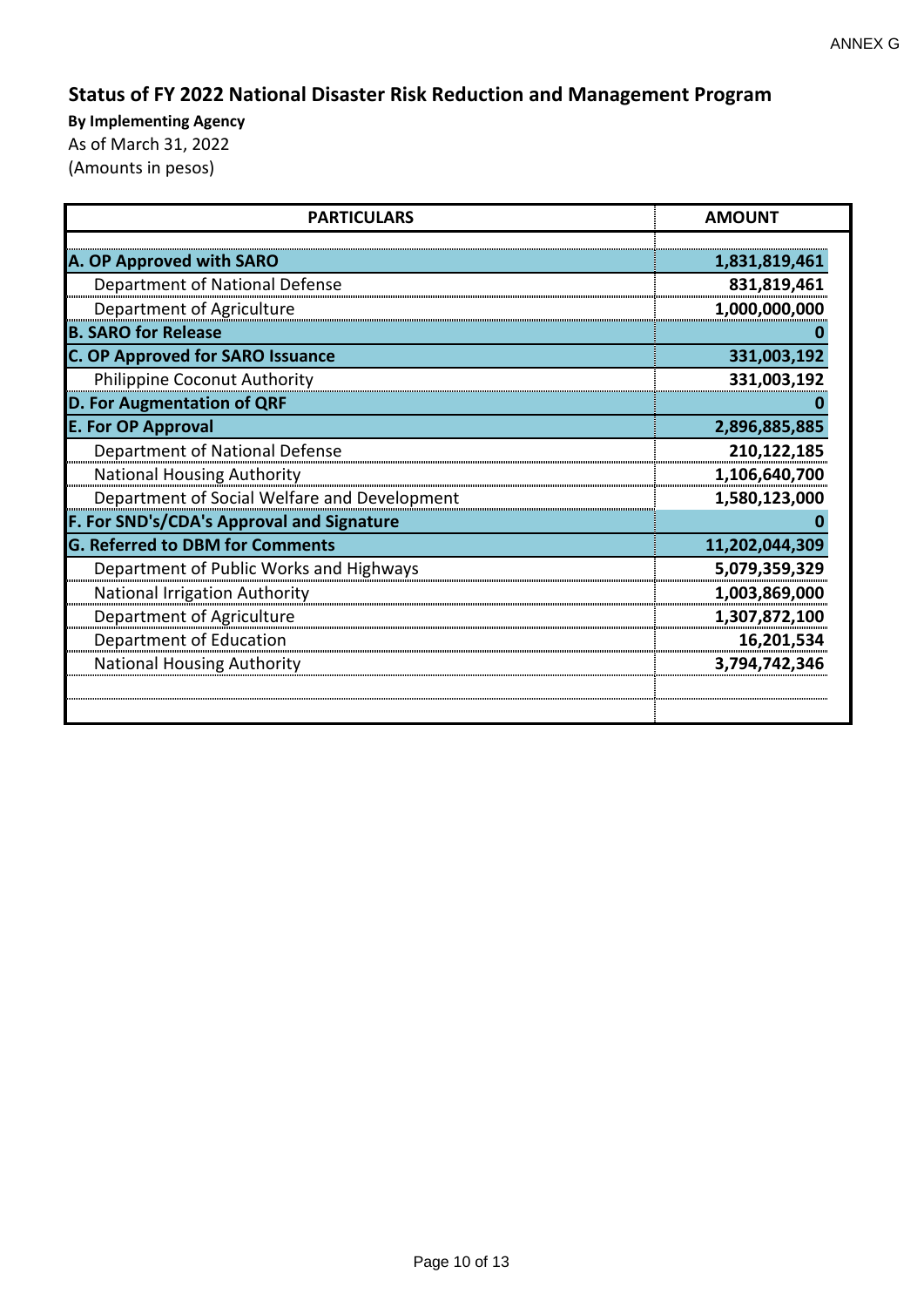# **FY 2022 Marawi Recovery, Rehabilitation and Reconstruction Program**

**By Implementing Agency, By Expense Class**

As of March 31, 2022

(Amounts in pesos)

| <b>PARTICULARS</b>                        | <b>MOOE</b> | <b>CO</b>   | <b>TOTAL</b>              |
|-------------------------------------------|-------------|-------------|---------------------------|
| Appropriation                             | 600,000,000 | 400,000,000 | 1,000,000,000             |
| <b>Reallocation, Total</b>                |             |             |                           |
| <b>Adjusted Appropriation</b>             | 600,000,000 | 400,000,000 | 1,000,000,000             |
| Less: Releases                            | 26,091,490  | 9,908,510   | 36,000,000 $^{1/}$        |
| <b>DENR</b>                               | 26,091,490  | 9,908,510   | 36,000,000                |
| <b>Available Balance</b>                  | 573,908,510 | 390,091,490 | 964,000,000               |
|                                           |             |             |                           |
| <b>Earmarked-Amounts</b>                  | 0           | O           | 489,839,519 <sup>2/</sup> |
| <b>SARO</b> for Release                   |             |             |                           |
| OP Approved for SARO Issuance             |             |             | 84,000,000                |
| For OP Approval                           |             |             | 100,000,000               |
| For SND's/CDA's Approval and Signature    |             |             | 305,839,519               |
| <b>Balance (net of earmarked amounts)</b> |             |             | 474,160,481               |

#### **1/** Details in **ANNEX D**

**2/** Based on the NDRRMP-MRRRP Status Report from DND-OCD as of March 31, 2022. (see Annex H)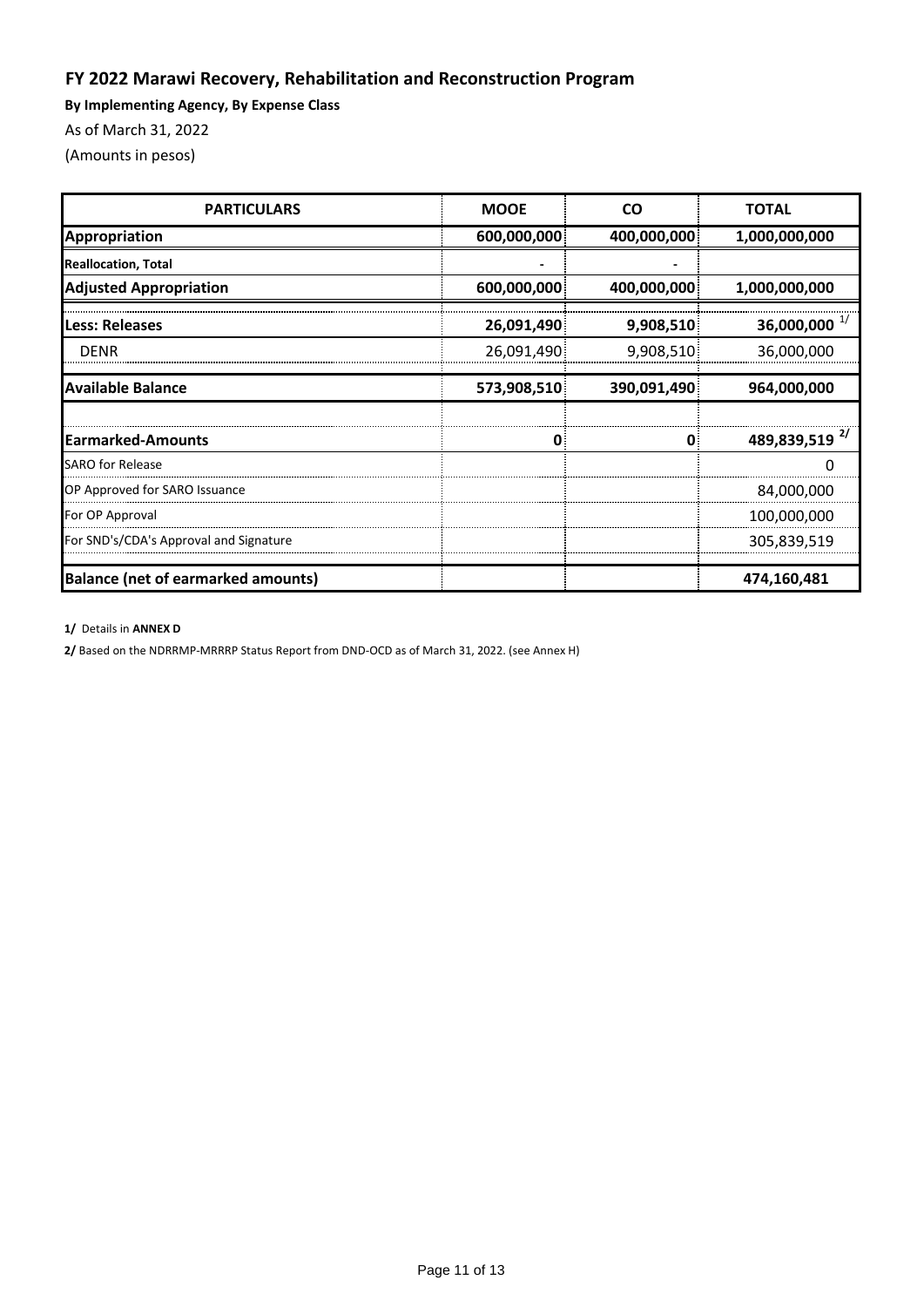### **RELEASES**

## **FY 2022 Marawi Recovery, Rehabilitation and Reconstruction Program**

### **By Implementing Agency**

As of March 31, 2022

(Amounts in pesos)

|                                                              |                       |             |                                                                                                                                                      |                                 |             | <b>RELEASES</b>          |            |
|--------------------------------------------------------------|-----------------------|-------------|------------------------------------------------------------------------------------------------------------------------------------------------------|---------------------------------|-------------|--------------------------|------------|
| <b>IMPLEMENTING AGENCY/ Local</b><br><b>Government Units</b> | <b>SARO No.</b>       | <b>DATE</b> | <b>PURPOSE</b>                                                                                                                                       | Date of OP Approval/<br>Remarks | <b>MOOE</b> | CO                       | Total      |
| <b>RELEASES</b>                                              |                       |             |                                                                                                                                                      |                                 |             |                          |            |
| <b>Department of Environment and Natural Resources</b>       |                       |             |                                                                                                                                                      |                                 | 26,091,490  | 9,908,510                | 36,000,000 |
| <b>EMB-ROX</b>                                               | SARO-BMB-E-22-0003505 |             | To cover funding requirements for the continuation and<br>24-Mar-22 coverage of the expenses of the Solid Waste Management<br>Project in Marawi City | 24-Mar-22                       | 26,091,490  | 9,908,510                | 36,000,000 |
|                                                              |                       |             |                                                                                                                                                      | <b>GRAND TOTAL</b>              | 26,091,490  | 9,908,510                | 36,000,000 |
| <b>OP Approve for SARO Issuance</b>                          |                       |             |                                                                                                                                                      |                                 |             |                          |            |
| <b>Deparment of Finance</b>                                  |                       |             |                                                                                                                                                      |                                 | 84,000,000  |                          | 84,000,000 |
| <b>BTR-LGU Marawi</b>                                        |                       |             | Release of funds to cover the implementation of PPAs of the<br>City Government of Marawi in connection with the MRRRP                                | 21-Mar-22                       | 84,000,000  |                          | 84,000,000 |
|                                                              |                       |             |                                                                                                                                                      | <b>GRAND TOTAL</b>              | 84,000,000  | $\overline{\phantom{a}}$ | 84,000,000 |